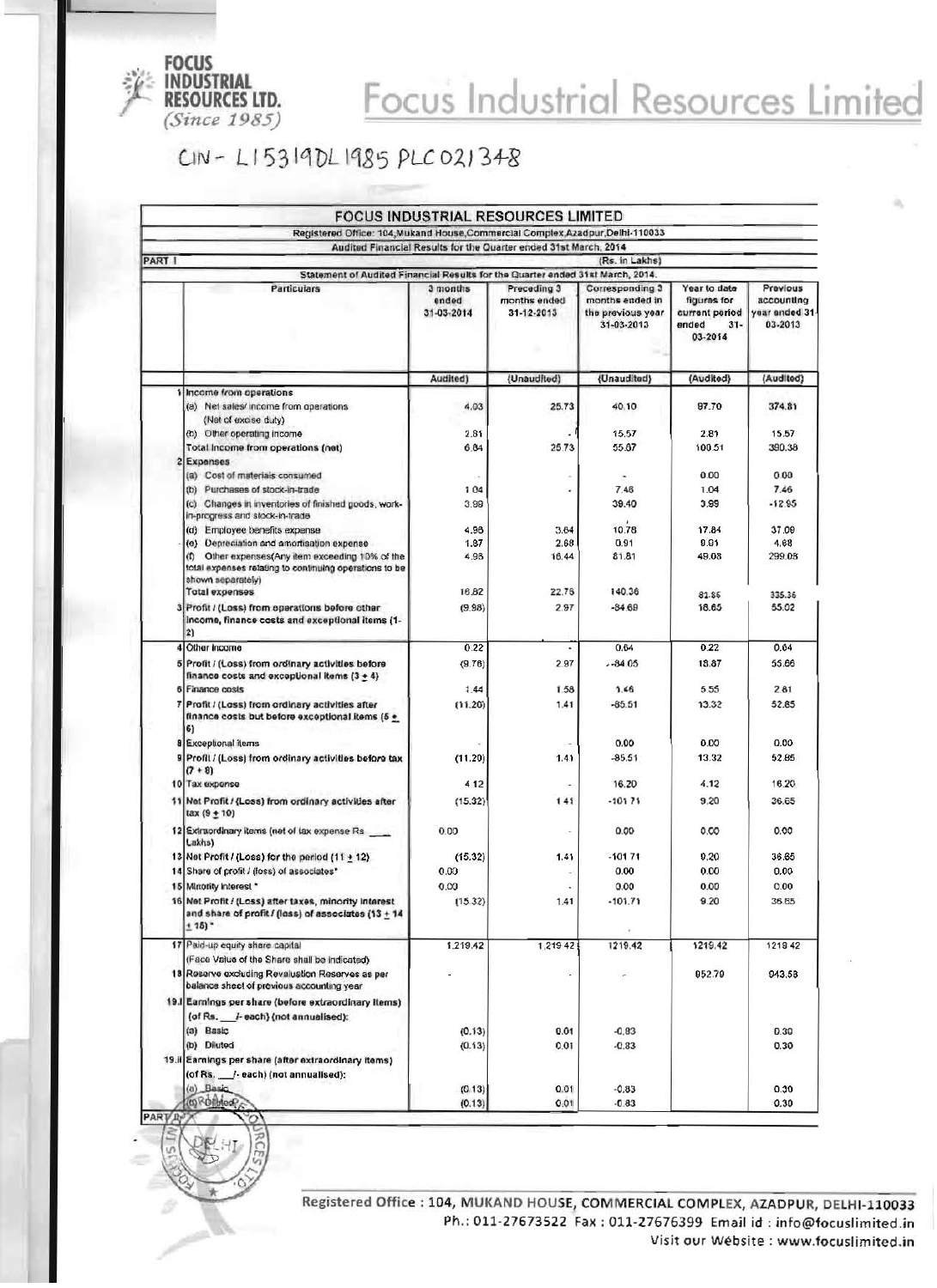

## Focus Industrial Resources Limited

|          | Particulars                                                                                     | 3 months<br>$31 -$<br>ended<br>03-2014 | Preceding 3<br>months ended<br>31-12-2013 | Corresponding 3<br>months ended in<br>the previous year<br>31-03-2013 | Year to date<br>figures for<br>current period<br>ended<br>$31 -$<br>03-2014 | Previous<br>accounting<br>vear ended 31-<br>03-2013 |
|----------|-------------------------------------------------------------------------------------------------|----------------------------------------|-------------------------------------------|-----------------------------------------------------------------------|-----------------------------------------------------------------------------|-----------------------------------------------------|
| <b>A</b> | PARTICULARS OF SHAREHOLDING                                                                     |                                        |                                           |                                                                       |                                                                             |                                                     |
|          | Public shareholding                                                                             |                                        |                                           |                                                                       |                                                                             |                                                     |
|          | Number of shares                                                                                | 57,06,023.00                           | 59,77,019.00                              | 5988451                                                               | 5706023                                                                     | 5968451                                             |
|          | Percentage of shareholding                                                                      | 49.79                                  | 49.02                                     | 49.11                                                                 | 46.70                                                                       | 49.11                                               |
|          | Promoters and Promoter Group Shareholding "<br>Pledged / Encumbered<br>$\vert a \rangle$        |                                        |                                           |                                                                       |                                                                             |                                                     |
|          | Number of shares                                                                                | <b>NIL</b>                             | NIL                                       | <b>NIL</b>                                                            | <b>NIL</b>                                                                  | <b>NIL</b>                                          |
|          | Percentage of shares (as a % of the total<br>shareholding of promoter and promoter group)       | <b>NIL</b>                             | <b>NIL</b>                                | <b>NIL</b>                                                            | <b>NIL</b>                                                                  | NIL                                                 |
|          | Percentage of shares (as a % of the total share<br>capital of the company)<br>b) Non-encumbered | <b>NIL</b>                             | NIL.                                      | <b>NIL</b>                                                            | <b>NIL</b>                                                                  | <b>NIL</b>                                          |
|          | Number of shares                                                                                | 64,88,176.00                           | 62,17,160.00                              | 6205748                                                               | 6488176                                                                     | 6205748                                             |
|          | Percentage of shares (as a % of the total<br>shareholding of the Promoter and Promoter oroup)   | 100.00                                 | 100.00                                    | 100                                                                   | 100<br>53.21                                                                | 100<br>50.B9                                        |
|          | Percentage of shares (as a % of the total share<br>capital of the company)                      | 53.21                                  | 50.98                                     | 50.89                                                                 |                                                                             |                                                     |

|   | <b>Particulars</b>                             | 3 months   |
|---|------------------------------------------------|------------|
| B | <b>INVESTOR COMPLAINTS</b>                     |            |
|   | Pending at the beginning of the quarter        | NIL        |
|   | Received during the quarter                    | <b>NIL</b> |
|   | Disposed of during the quarter                 | NIL        |
|   | Remaining unresolved at the end of the quarter | NIL        |

| <b>FOCUS INDUSTRIAL RESOURCES LIMITED</b>  |                                                 | (Rs. In Lakhs) |                  |  |
|--------------------------------------------|-------------------------------------------------|----------------|------------------|--|
| <b>Statement of Assets and Llabilities</b> |                                                 | Js aA          | As st            |  |
|                                            | <b>Particulars</b>                              | 31-03-2014     | $31 - 03 - 2013$ |  |
| A                                          | <b>EQUITY AND LIABILITIES</b>                   |                |                  |  |
|                                            | Shareholders' funds                             |                |                  |  |
|                                            | (a) Share capital                               | 1,219 42       | 1,219 42         |  |
|                                            | (b) Reserves and surplus                        | 952.79         | 943.58           |  |
|                                            | (c) Money received ageinst share werrants       |                |                  |  |
|                                            | Sub-total - Shareholders' funds                 | 2,172.21       | 2,163.00         |  |
|                                            | 2 Share application money pending allotment     |                |                  |  |
|                                            | 3 Minority Interest *                           |                |                  |  |
|                                            | 4 Non-current liabilities                       |                |                  |  |
|                                            | (a) Long-term borrowings                        | 198.85         | 95.26            |  |
|                                            | (b) Deferred tax liabilities (net)              |                | 2.11             |  |
|                                            | (c) Other long-term liabilities                 |                |                  |  |
|                                            | (d) Long-term provisions                        | 8.81           | 641              |  |
|                                            | Sub-total - Non-current liabilities             | 207 66         | 103.80           |  |
|                                            | <b>S</b> Current Habilities                     |                |                  |  |
|                                            | (a) Short-term borrowings                       |                |                  |  |
|                                            | (b) Trade payables                              |                | 340              |  |
|                                            | (c) Other current habilities                    | 1768           | 4.57             |  |
|                                            | (d) Short-term provisions                       | 5.96           | 15.21            |  |
|                                            | Sub-total - Current liabilities                 | 23.64          | 23 18            |  |
| в                                          | TOTAL - EQUITY AND LIABILITIES<br><b>ASSETS</b> | 2,403.51       | 2,289.98         |  |
|                                            |                                                 |                |                  |  |



Registered Office: 104, MUKAND HOUSE, COMMERCIAL COMPLEX, AZADPUR, DELHI-110033 Ph.: 011-27673522 Fax: 011-27676399 Email id: Info@focuslimited.in Visit our Website : www.focuslimited.in